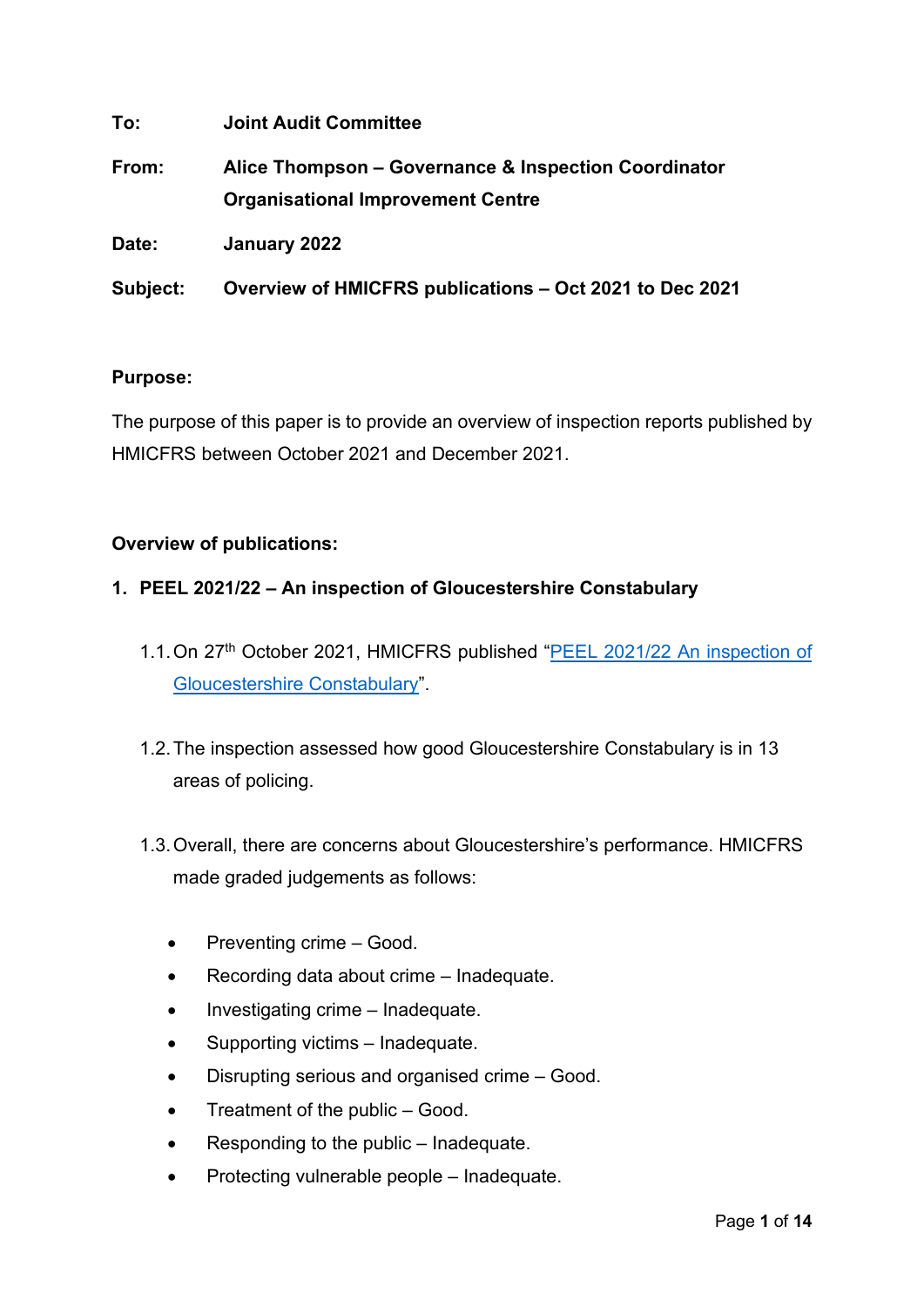- Managing offenders Adequate.
- Developing a positive workplace Good.
- Good use of resources Inadequate.
- 1.4.The Organisational Improvement Centre and relevant strategic leads will review the report to identify learning opportunities.

## **2. PEEL 2021/22 – An inspection of Durham Constabulary**

- 2.1. On 27<sup>th</sup> October 2021, HMICFRS published ["PEEL 2021/22 –](https://www.justiceinspectorates.gov.uk/hmicfrs/wp-content/uploads/peel-assessment-2021-22-durham.pdf) An inspection of [Durham Constabulary"](https://www.justiceinspectorates.gov.uk/hmicfrs/wp-content/uploads/peel-assessment-2021-22-durham.pdf).
- 2.2.The inspection assessed how good Durham Constabulary is in 12 areas of policing.
- 2.3.Overall, Durham have been congratulated for good performance. HMICFRS made graded judgements as follows:
	- Preventing crime Good.
	- Investigating crime Good.
	- Supporting victims Adequate.
	- Disrupting serious and organised crime Outstanding.
	- Treatment of the public Good.
	- Responding to the public Good.
	- Protecting vulnerable people Good.
	- Managing offenders Good.
	- Developing a positive workplace Good.
	- Good use of resources Outstanding.
- 2.4.The Organisational Improvement Centre and relevant strategic leads will review the report to identify learning opportunities.

## **3. Derbyshire – National child protection inspection**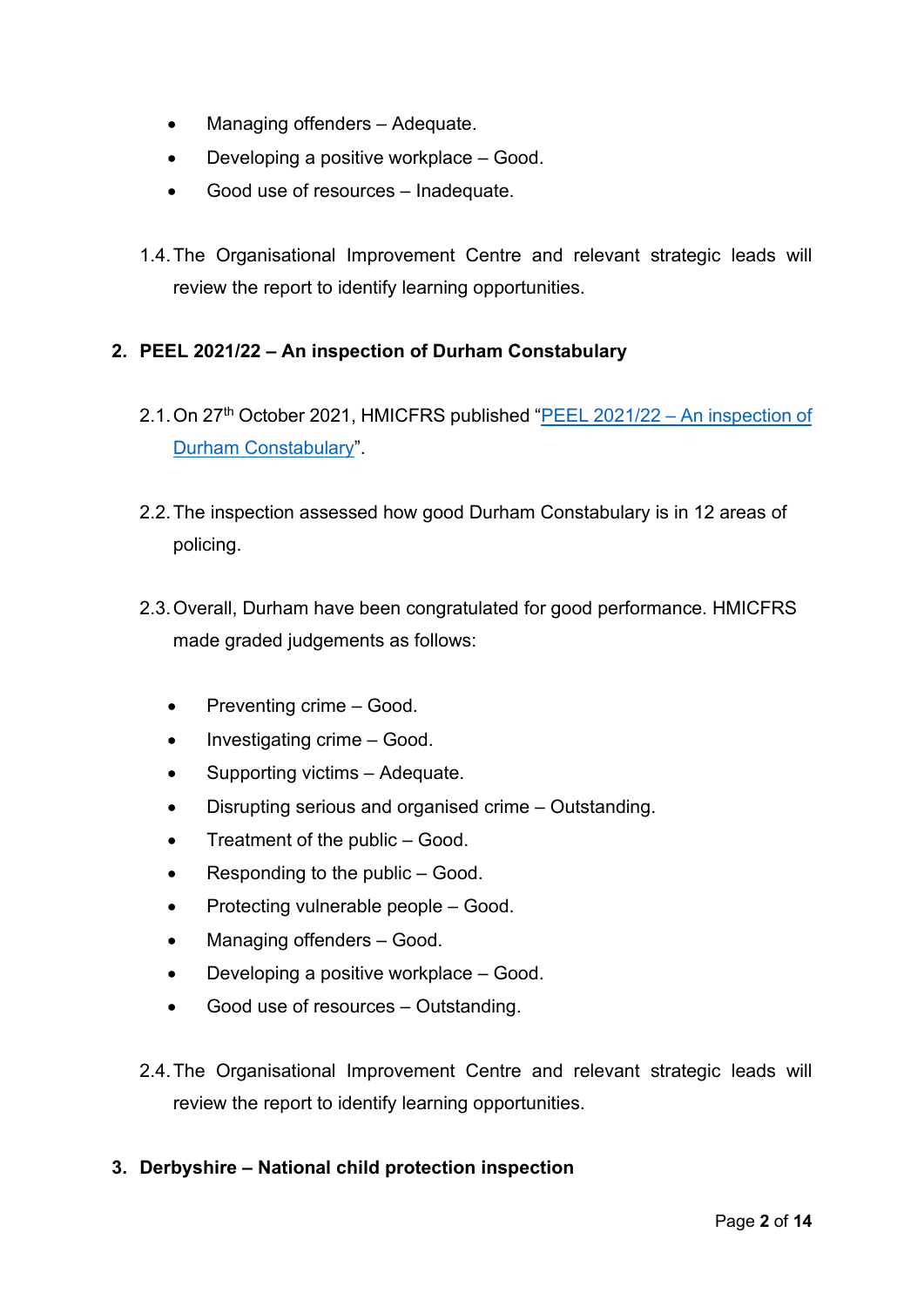- 3.1.On 16th November, HMICFRS published "Derbyshire [National child](https://www.justiceinspectorates.gov.uk/hmicfrs/wp-content/uploads/derbyshire-national-child-protection-inspection.pdf)  [protection inspection"](https://www.justiceinspectorates.gov.uk/hmicfrs/wp-content/uploads/derbyshire-national-child-protection-inspection.pdf).
- 3.2.The report is a summary of the findings from HMICFRS' inspection of police child protection services in Derbyshire.
- 3.3.Overall, HMICFRS found that there is an urgent need for the force to implement changes to improve its child protection arrangements and practices.
- 3.4.The Organisational Improvement Centre and relevant strategic leads will review the report to identify learning opportunities.

#### **4. Hampshire – National child protection inspection**

- 4.1. On 16<sup>th</sup> November, HMICFRS published "Hampshire National child [protection inspection"](https://www.justiceinspectorates.gov.uk/hmicfrs/wp-content/uploads/hampshire-national-child-protection-inspection.pdf).
- 4.2.The report is a summary of the findings from HMICFRS' inspection of police child protection services in Hampshire.
- 4.3.Overall, HMICFRS found that there is a clear commitment that child protection and wider vulnerability is a priority for the force, and that it is committed to providing better outcomes for children.
- 4.4.The Organisational Improvement Centre and relevant strategic leads will review the report to identify learning opportunities.

# **5. A joint thematic inspection of the criminal justice journey for individuals with mental health needs and disorders**

- 5.1. On 17<sup>th</sup> November, HMICFRS published "A joint thematic inspection of the [criminal justice journey for individuals with mental health needs and disorders"](https://www.justiceinspectorates.gov.uk/cjji/wp-content/uploads/sites/2/2021/11/Mental-health-joint-thematic-report.pdf).
- 5.2.Her Majesty's Inspectorate of Probation supported by HMICFRS, Her Majesty's Crown Prosecution Service Inspectorate, Care Quality Commission,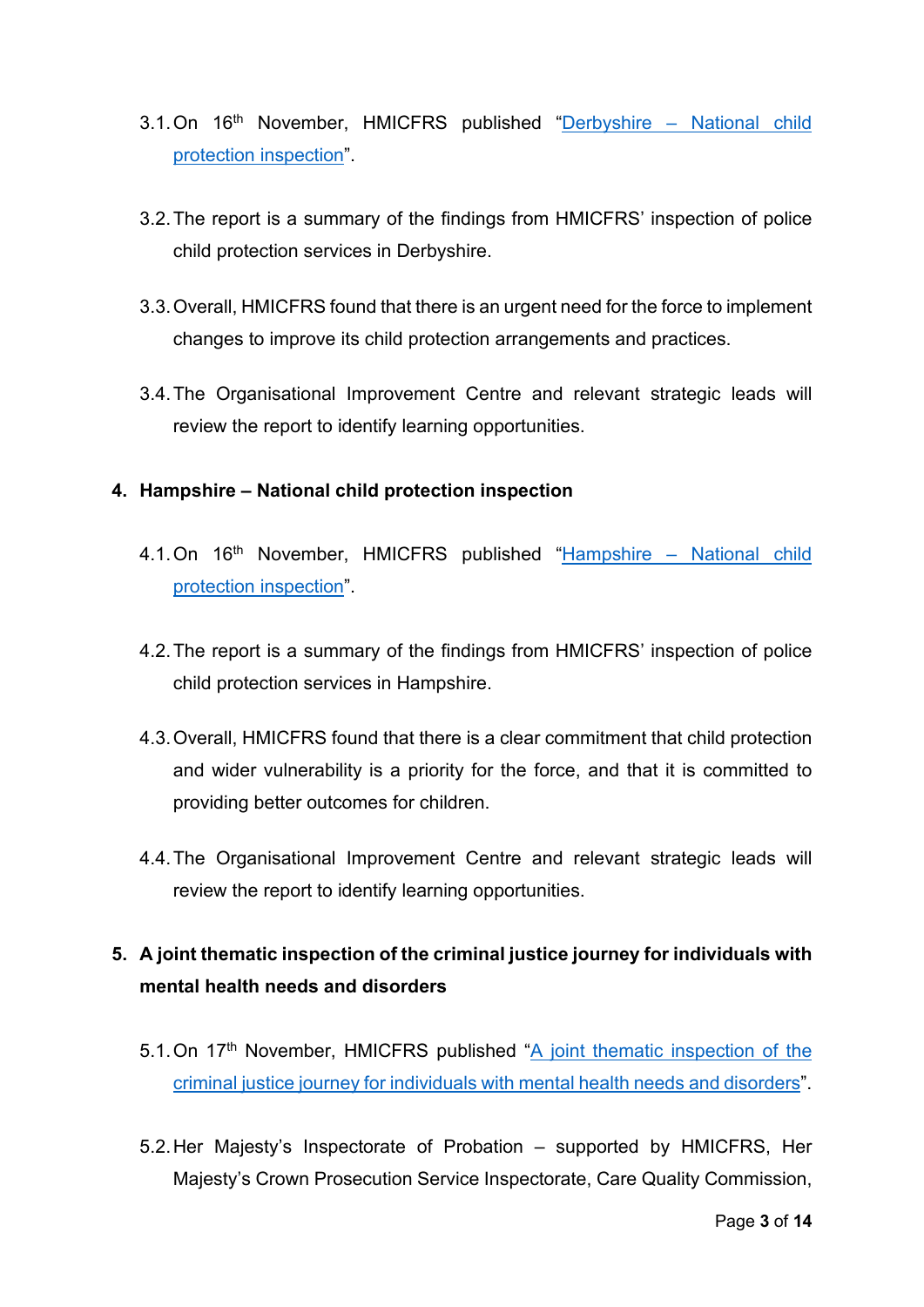Health Care Inspectorate Wales and Her Majesty's Inspectorate of Prisons – carried out a joint thematic inspection which followed the progress of individuals with mental health needs and disorders through the criminal justice system (CJS), from first contact with the police to release from prison.

- 5.3.Overall, the inspectorate found poor support for people with mental health issues as they progress through the CJS. As a result of their findings, they have made 22 recommendations to improve practice and performance, 5 of which are addressed to the police service:
	- The Department of Health and Social Care, Home Office, Ministry of Justice and Welsh Government should: Agree the most appropriate definitions to define the scope of people in the criminal justice system with mental health problems, to enable consistent identification and screening of mental health needs at different stages of an individual's journey through the criminal justice system. Nationally endorsed definitions appropriate to the criminal justice system will enable agencies to identify and flag cases consistently on local recording systems.
	- The Department of Health and Social Care, NHS England and Improvement and Welsh Government should: Ensure an adequate supply of medium and high secure beds to reduce the unacceptable waiting times for transfer from custody.
	- NHS England and Improvement as commissioner and Welsh Government should: Ensure that the needs of people in the criminal justice system are given proper regard when commissioning mental health assessment and treatment provision.
	- Ministry of Justice and Home Office should work with the Department of Health and Social Care and Welsh Government to: Develop a multi-agency Memorandum of Understanding on information sharing in order to promote better joint working and better outcomes for people with mental health problems.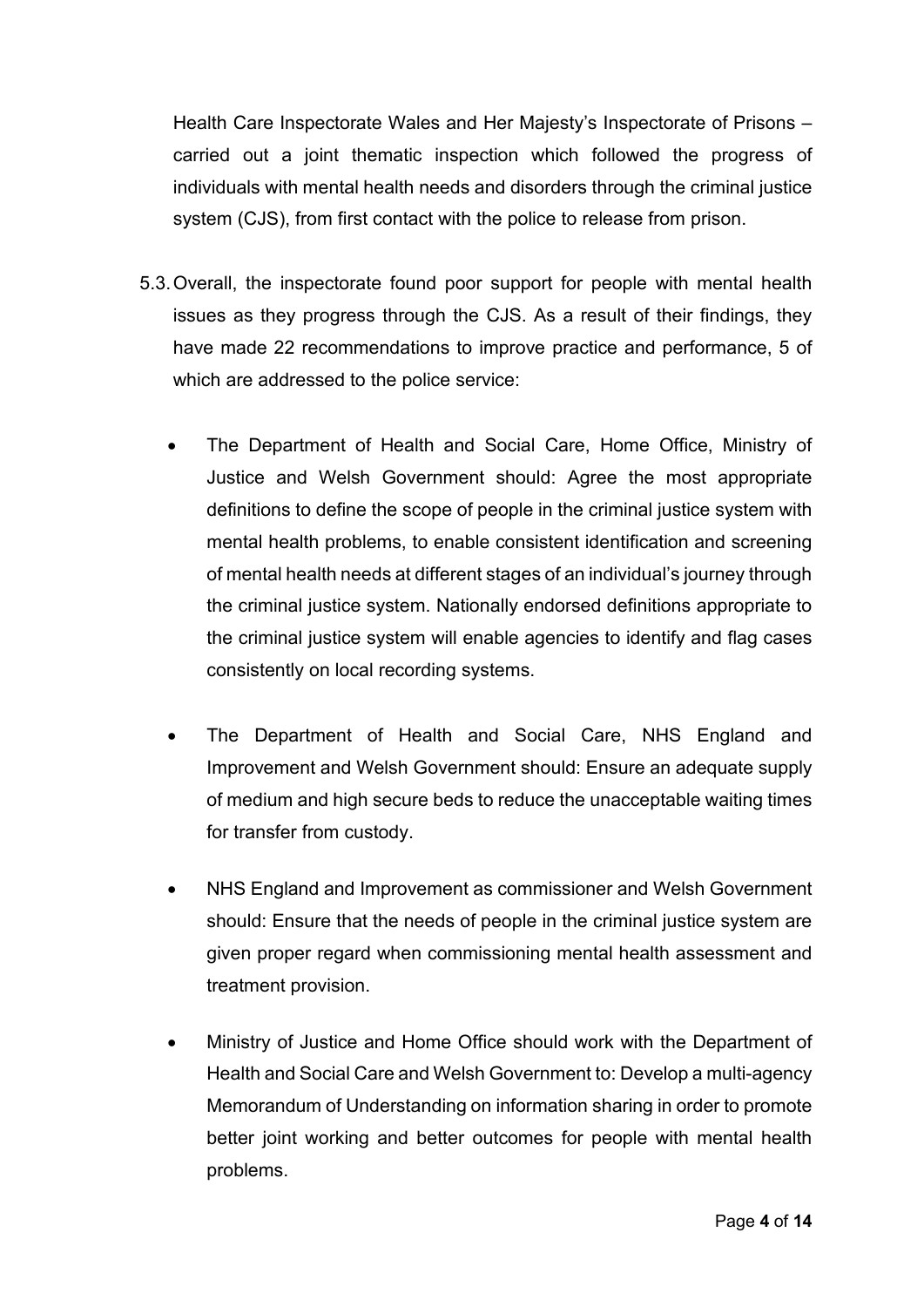- The Ministry of Justice should work with NHS England and Improvement and Welsh Government to: Immediately ensure that acutely unwell prisoners who require secure mental health inpatient hospital treatment are transferred within 28 days, in line with NHS guidelines.
- The Ministry of Justice should work with NHS England and Improvement and Welsh Government to: End the inappropriate use of prison as a place of safety, and ensure that alternatives to prison are available for sentencers in line with the Mental Health Act white paper.
- Her Majesty's Court and the Tribunals Service should: Amend the Better Case Management form so that it can record mental health conditions, to avoid unnecessary delays in charging decisions.
- Her Majesty's Court and the Tribunals Service should: Ensure that Liaison and Diversion teams are included in local liaison arrangements to improve understanding of the provision and joint working relationships.
- Her Majesty's Court and the Tribunals Service should: Improve the arrangements for the commissioning and monitoring of psychiatric reports in order to ensure that delays in sentencing are minimised, especially when the individual is held in custody.
- Local criminal justice services (police, CPS, courts, probation, prisons) and health commissioners/providers should: Develop and deliver a programme of mental health awareness-raising for staff working within criminal justice services. This should include skills to better explain to individuals why they are being asked questions about their mental health so that there can be more meaningful engagement.
- Local criminal justice services (police, CPS, courts, probation, prisons) and health commissioners/providers should: Jointly review arrangements to identify, assess and support people with a mental illness as they progress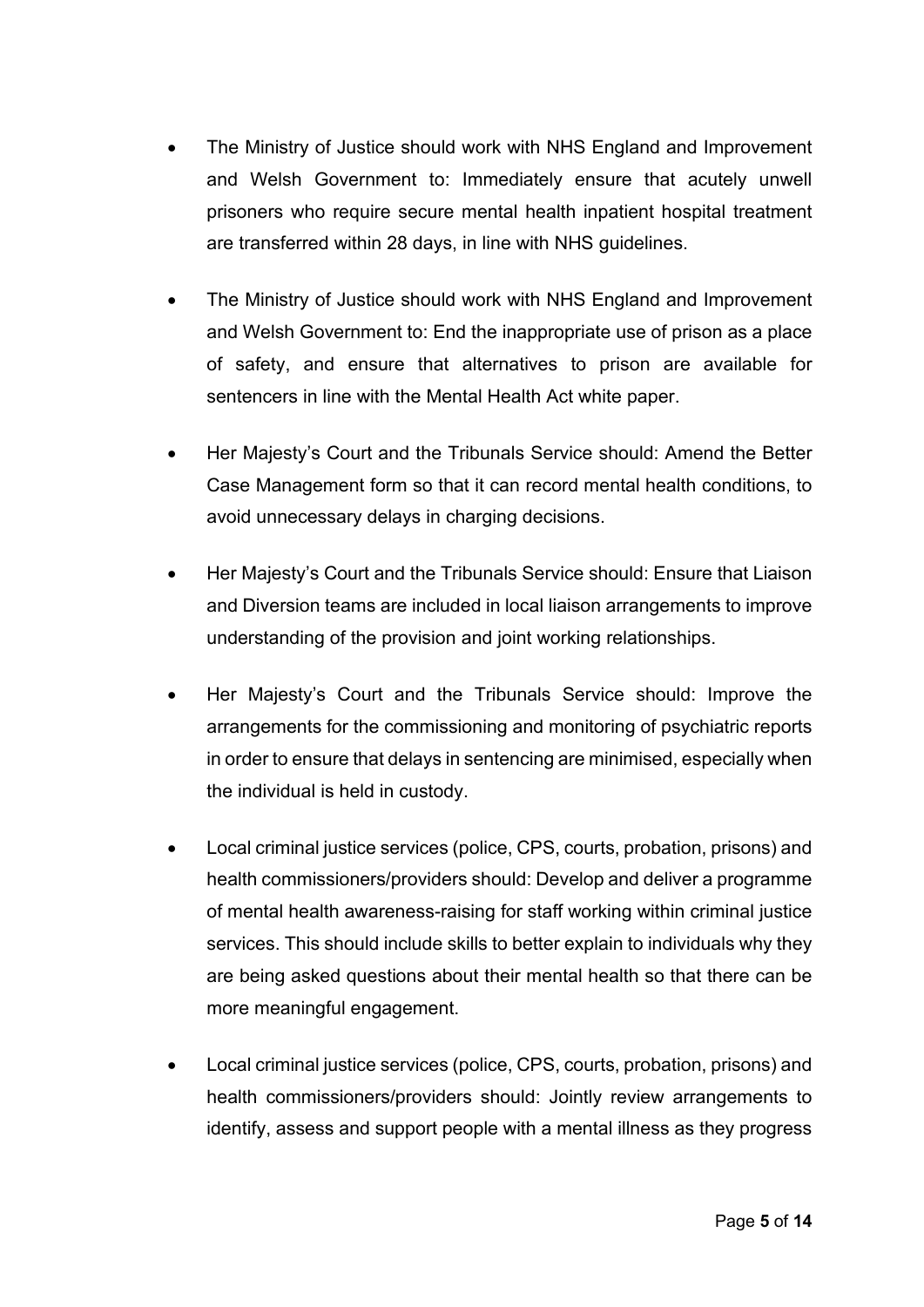through the CJS to achieve better mental health outcomes and agree plans for improvement.

- Local criminal justice boards should: Agree, produce and analyse cross system data sets to inform commissioning decisions and promote joint working.
- Local criminal justice boards should: Ensure that Liaison and Diversion mental health assessments undertaken in police custody are provided to the Crown Prosecution Service and defence lawyers to help inform charging decisions, representations for diversion and sentencing decisions.
- The police service should: Ensure that all dedicated investigative staff receive training on vulnerability which includes inputs on responding to the needs of vulnerable suspects (as well as victims). This should be incorporated within detective training courses.
- The police service should: Dip sample (outcome code) OC10 and OC12 cases to assess the standard and consistency of decision making and use this to determine any training or briefing requirements and the need for any ongoing oversight.
- The police service should: Review the availability, prevalence, and sophistication of mental health flagging, to enhance this where possible, and to consider what meaningful and usable data can be produced from this.
- The police service should: Assure themselves that risks, and vulnerabilities are properly identified during risk assessment processes, particularly for voluntary attendees. They must ensure that risks are appropriately managed, including referrals to Healthcare Partners, Liaison and Diversion and the use of appropriate adults.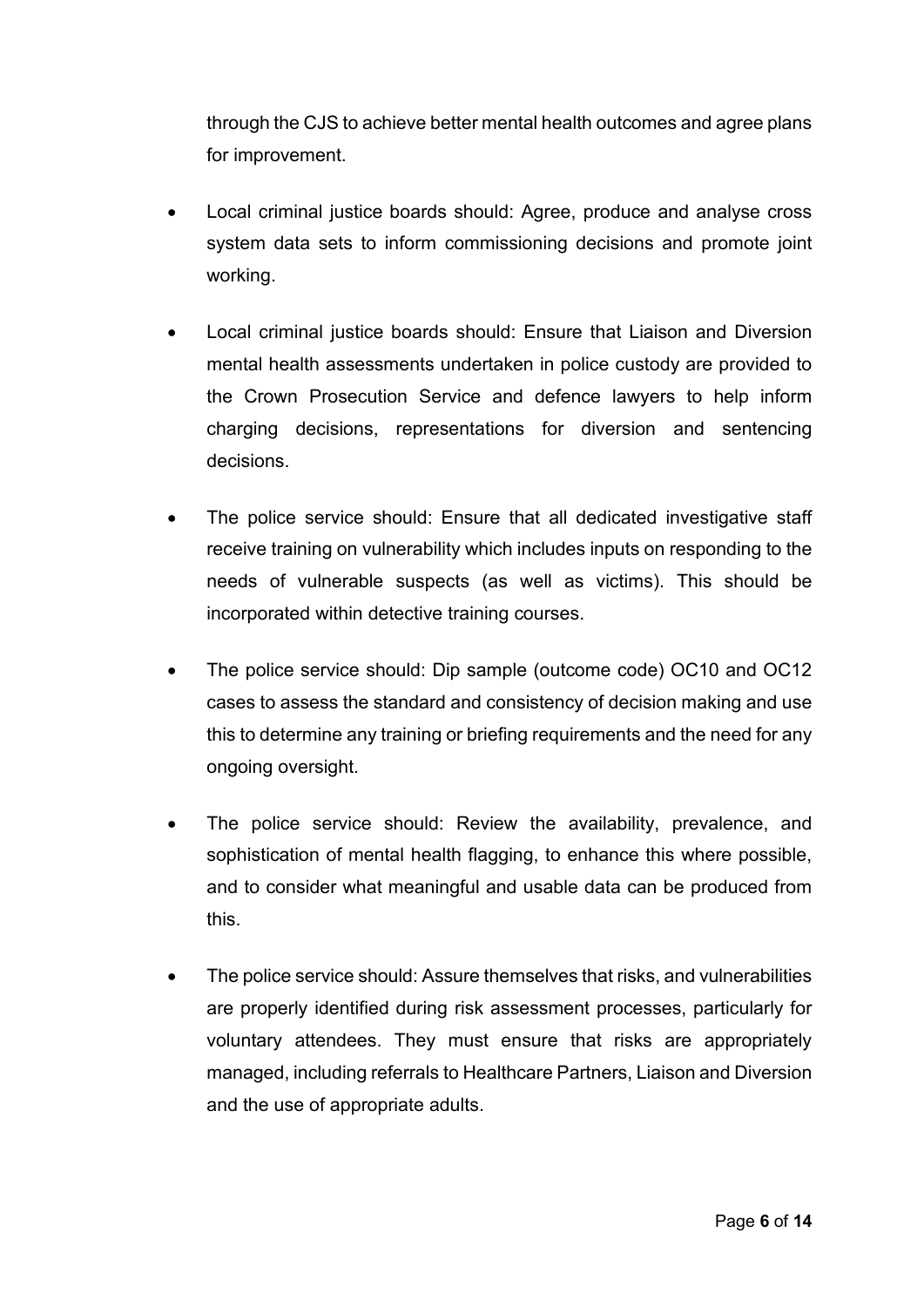- The police service should: Review MG (manual of guidance) forms to include prompts or dedicated sections for suspect vulnerability to be included.
- The probation service should: Review its mental health flagging guidance to help probation practitioners to identify and accurately record a person's mental health needs (within six months).
- The probation service should: Improve the quality of pre-sentence reports to ensure that they contain a comprehensive analysis of trauma, mental health needs and where indicated proposals for appropriate treatment.
- The probation service should: Work with NHS and HMCTS to increase the use of Mental Health Treatment Requirements across England and Wales.
- Her Majesty's prison service should work with NHS England and Improvement and Welsh Government to: Tackle the long waiting lists caused by the Covid-19 pandemic including for mental health assessments, psychological treatment, counselling and therapeutic group work.
- 5.4.The Organisational Improvement Centre and relevant strategic leads will review the report to identify learning opportunities and respond to the recommendations made. Progress will be tracked via the Constabulary's Business Assurance Meeting.

## **6. PEEL 2021/22 – An inspection of West Midlands Police**

- 6.1.On 24th November, HMICFRS published ["PEEL 2021/22 –](https://www.justiceinspectorates.gov.uk/hmicfrs/wp-content/uploads/peel-assessment-2021-22-west-midlands.pdf) An inspection of [West Midlands Police"](https://www.justiceinspectorates.gov.uk/hmicfrs/wp-content/uploads/peel-assessment-2021-22-west-midlands.pdf).
- 6.2.The inspection assessed how good West Midlands Police is in 13 areas of policing.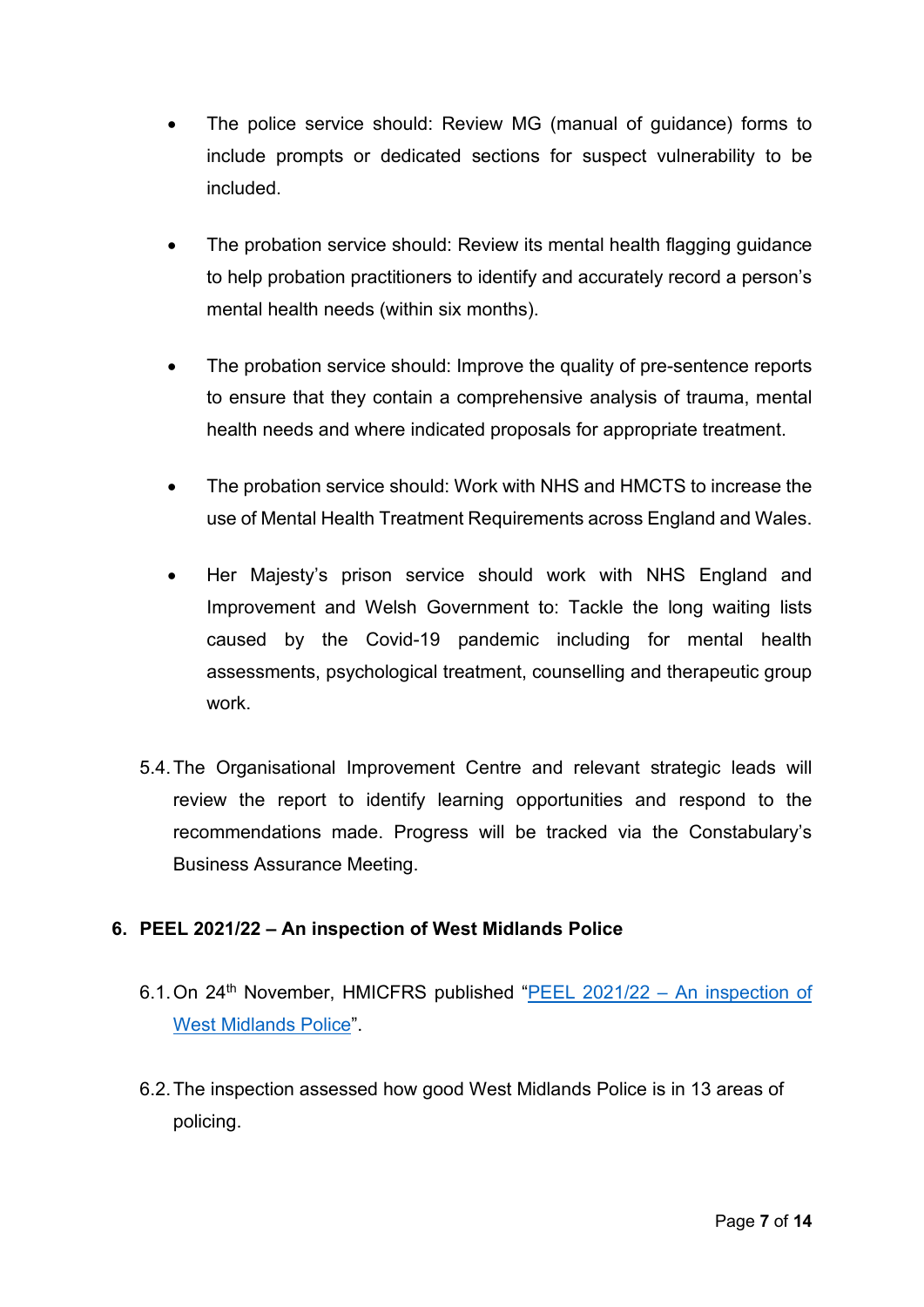- 6.3.Overall, West Midlands have made progress, but more work is needed. HMICFRS made graded judgements as follows:
	- Preventing crime Good.
	- Recording data about crime Good.
	- Investigating crime Requires improvement.
	- Supporting victims Requires improvement.
	- Disrupting serious and organised crime Good.
	- Treatment of the public Good.
	- Responding to the public Adequate.
	- Protecting vulnerable people Requires improvement.
	- Managing offenders Adequate.
	- Developing a positive workplace Adequate.
	- Good use of resources Good.
- 6.4.The Organisational Improvement Centre and relevant strategic leads will review the report to identify learning opportunities.

#### **7. PEEL 2021/22 – An inspection of West Yorkshire Police**

- 7.1. On 24<sup>th</sup> November, HMICFRS published ["PEEL 2021/22 –](https://www.justiceinspectorates.gov.uk/hmicfrs/wp-content/uploads/peel-assessment-2021-22-west-yorkshire.pdf) An inspection of [West Yorkshire Police"](https://www.justiceinspectorates.gov.uk/hmicfrs/wp-content/uploads/peel-assessment-2021-22-west-yorkshire.pdf).
- 7.2.The inspection assessed how good West Yorkshire Police is in 12 areas of policing.
- 7.3.Overall, West Yorkshire have been congratulated for excellent performance. HMICFRS made graded judgements as follows:
	- Preventing crime Outstanding.
	- Investigating crime Adequate.
	- Supporting victims Adequate.
	- Disrupting serious and organised crime Outstanding.
	- Treatment of the public Outstanding.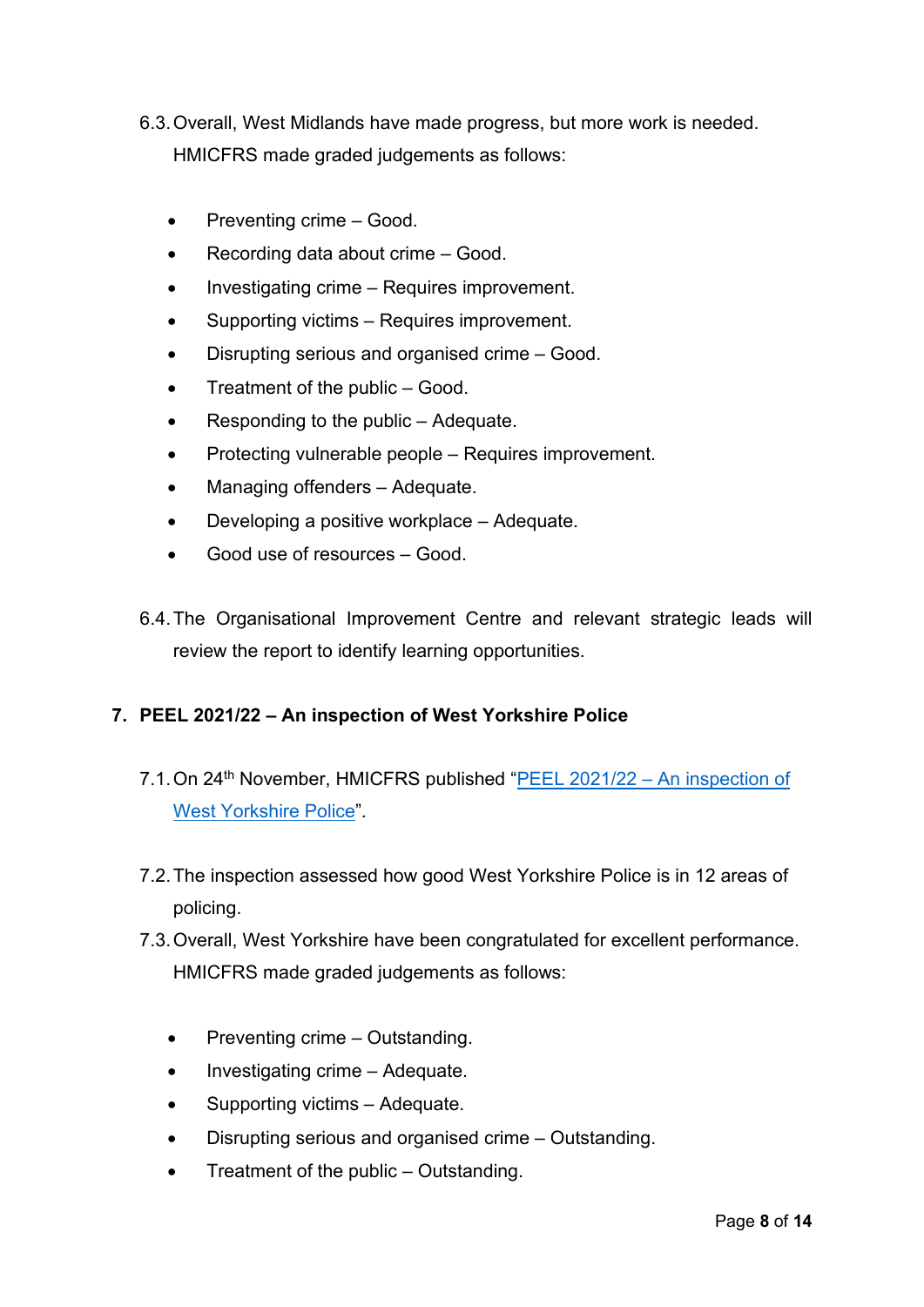- Responding to the public Good.
- Protecting vulnerable people Good.
- Managing offenders Good.
- Developing a positive workplace Good.
- Good use of resources Outstanding.
- 7.4.The Organisational Improvement Centre and relevant strategic leads will review the report to identify learning opportunities.

## **8. PEEL 2021/22 – An inspection of Northamptonshire Police**

- 8.1. On 24<sup>th</sup> November 2021, HMICFRS published "PEEL 2021/22 An [inspection of Northamptonshire Police"](https://www.justiceinspectorates.gov.uk/hmicfrs/wp-content/uploads/peel-assessment-2021-22-northamptonshire.pdf).
- 8.2.The inspection assessed how good Northamptonshire Police is in 12 areas of policing.
- 8.3.Overall, Northamptonshire were commended for improvements, but further changes are needed. HMICFRS made graded judgements as follows:
	- Preventing crime Adequate.
	- Investigating crime Adequate.
	- Supporting victims Adequate.
	- Disrupting serious and organised crime Adequate.
	- Treatment of the public Requires improvement.
	- Responding to the public Requires improvement.
	- Protecting vulnerable people Requires improvement.
	- Managing offenders Requires improvement.
	- Developing a positive workplace Requires improvement.
	- Good use of resources Requires improvement.
- 8.4.The Organisational Improvement Centre and relevant strategic leads will review the report to identify learning opportunities.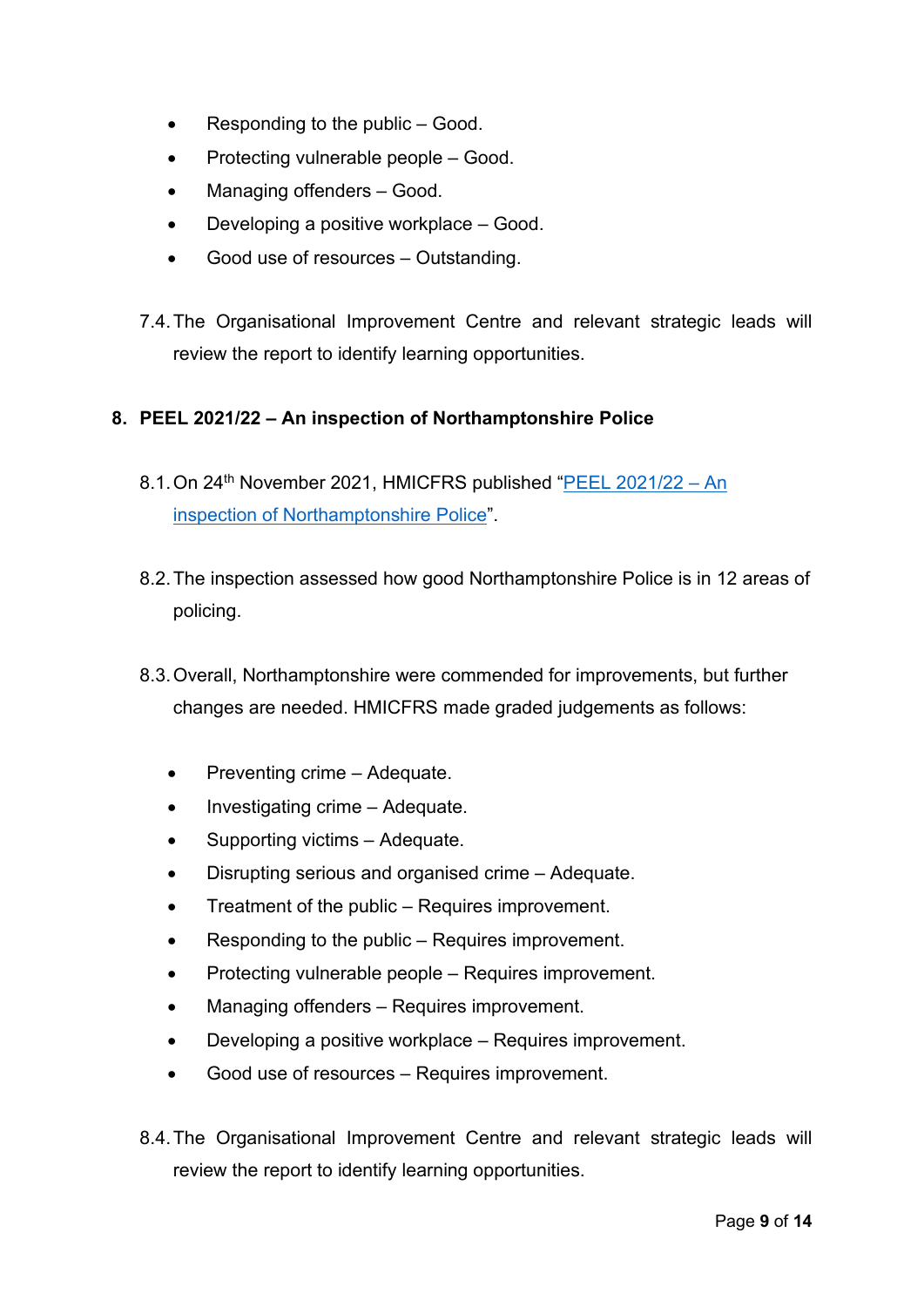- **9. Report on an unannounced inspection visit to police custody suites in Kent**
	- 9.1. On 9<sup>th</sup> December 2021, HMICFRS published "Report on an unannounced [inspection visit to police custody suites in Kent Police"](https://www.justiceinspectorates.gov.uk/hmicfrs/wp-content/uploads/report-on-an-unannounced-inspection-visit-to-police-custody-suites-in-kent-1.pdf).
	- 9.2.The inspection assessed the effectiveness of custody services and outcomes for detained people throughout the different stages of detention. It examined the force's approach to custody provision in relation safe detention and the respectful treatment of detainees, with a particular focus on vulnerable people and children.
	- 9.3.The report sets out the inspection findings. Overall, HMICFRS found that Kent has improved its custody services, but further changes are needed to ensure the safety of detainees.
	- 9.4.The Organisational Improvement Centre and relevant strategic leads will review the report to identify learning opportunities.

# **10.Effectiveness, efficiency, and people 2021/22 – Cambridgeshire Fire and Rescue Service**

- 10.1. On 15<sup>th</sup> December, HMICFRS published "Effectiveness, efficiency, and people 2021/22 – [Cambridgeshire Fire and Rescue Service"](https://www.justiceinspectorates.gov.uk/hmicfrs/wp-content/uploads/cambridgeshire-fire-and-rescue-service-report-2021-22.pdf).
- 10.2. The inspection assessed how effectively and efficiently Cambridgeshire Fire and Rescue Service (FRS) prevents, protects the public against, and responds to fires and other emergencies. HMICFRS also assessed how well it looks after the people who work for the service.
- 10.3. The report sets out in the inspection findings. Overall, Cambridgeshire FRS was graded as follows: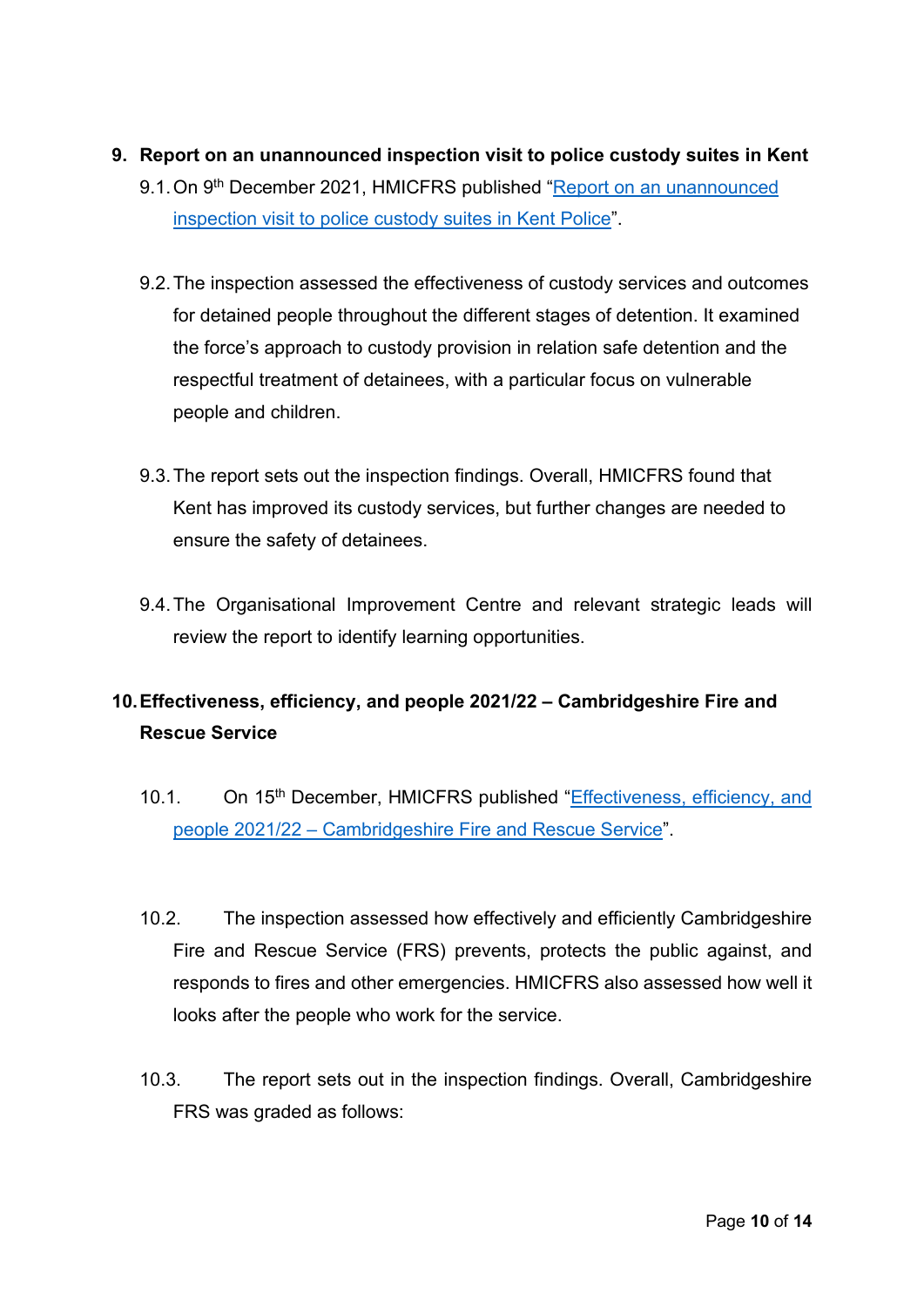- How effective is the fire and rescue service at keeping people safe and secure from fire and other risks? Good.
- How efficient is the fire and rescue service at keeping people safe and secure from fire and other risks? Good.
- How well does the fire and rescue service look after its people? Good.
- 10.4. The Organisational Improvement Centre and relevant strategic leads will review the report to identify learning opportunities.

#### **11. Cambridgeshire – National child protection inspection**

- 11.1. On 22nd December, HMICFRS published ["Cambridgeshire –](https://www.justiceinspectorates.gov.uk/hmicfrs/wp-content/uploads/cambridgeshire-national-child-protection-inspection.pdf) National [child protection inspection"](https://www.justiceinspectorates.gov.uk/hmicfrs/wp-content/uploads/cambridgeshire-national-child-protection-inspection.pdf).
- 11.2. The report is a summary of the findings of HMICFRS' inspection of police child protection services in Cambridgeshire. HMICFRS examined how effective the force's decisions were at each stage of their communications with or for children. This was from initial contact through to the investigation of offences against them. They also scrutinised how children were treated in custody. And they assessed how the force is structured, led and governed, in relation to its child protection services.
- 11.3. Overall, HMICFRS found that: there is a clear commitment from the Constabulary's leadership that child protection and wider vulnerability is a priority. It is committed to providing better outcomes for children. However, senior leaders have acknowledged that there are inconsistencies and areas for improvement in the service provided to children. The force has responded quickly to areas of concern identified in the inspection. HMICFRS are encouraged that the Constabulary already has the governance and scrutiny arrangements in place to monitor the impact of its responses.
- 11.4. As a result of the findings, HMICFRS have made 11 recommendations to help improve outcomes for children: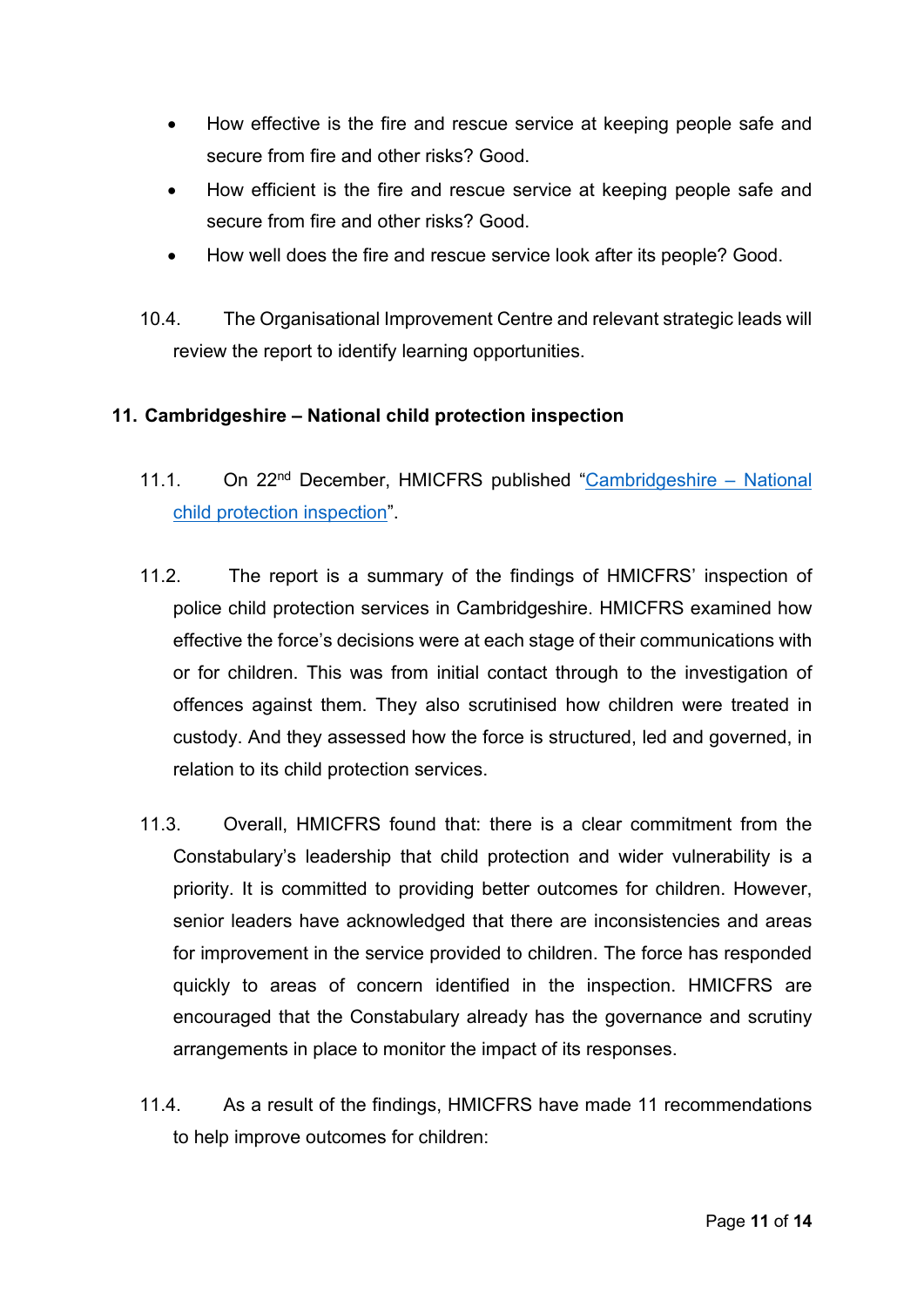- We recommend that, within six months, Cambridgeshire Constabulary acts to make sure that children's concerns and views are consistently obtained and recorded (including noting their behaviour and demeanour).
- We recommend that Cambridgeshire Constabulary immediately reviews the application of the diary appointment system used within the demand hub (control room) in domestic abuse incidents. The is to ensure children are appropriately safeguarded.
- We recommend that, within six months, Cambridgeshire Constabulary reviews its missing persons arrangements and practices to ensure that there is an effective response to vulnerable children throughout any incidents involving missing children.
- We recommend that, within six months, Cambridgeshire Constabulary improves its missing persons practices to make sure that its response is consistent with the risks identified in relation to children who are regularly missing, and that the supervision of these enquires are effective.
- We recommend that, within six months, Cambridgeshire Constabulary reviews its arrangements and practices to ensure that officers responding to domestic abuse incidents implement appropriate risk assessments, so that all children affected are seen and spoken with and their vulnerability is recorded, fully assessed and acted upon
- We recommend that Cambridgeshire Constabulary acts immediately to improve its approach to investigations related to the exploitation and abuse of children via the internet, paying particular attention to: making better use of the intelligence systems available to locate offenders; the risk assessment process; and sharing information sooner with safeguarding partners.
- We recommend that, within six months, Cambridgeshire Constabulary issues guidance to staff in instances where children are taken into police protection. This should include: advice on what information they should record (and in what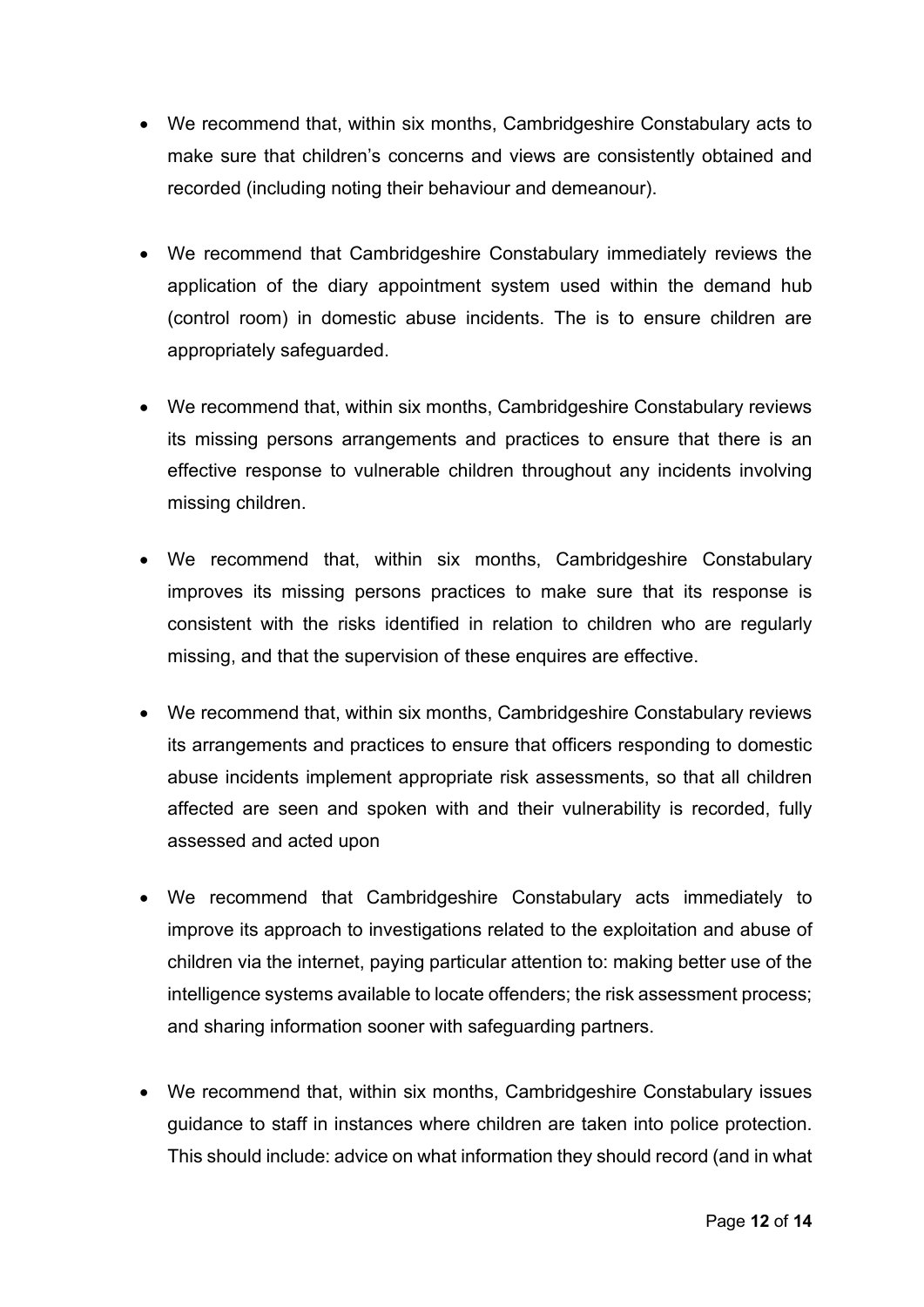form) on their systems to support good-quality decisions; and an emphasis on the importance of ensuring that records are made promptly and kept up to date.

- We recommend that Cambridgeshire Constabulary immediately reviews its public protection unit (PPU) arrangements and capabilities to ensure that appropriate information about risk from offenders in the community is shared consistently with frontline officers.
- We recommend that, within six months, Cambridgeshire Constabulary reviews the monitoring and effectiveness of arrangements for children in police detention with its safeguarding partners.
- Within six months, the constabulary should strengthen its working practices with local authorities to ensure that children charged and refused bail are moved to appropriate alternative accommodation and not held in custody overnight.
- Within six months, the constabulary should improve its programme of vulnerability training for staff working in custody to improve; the recording of information within custody logs to reflect the individual circumstances of a child and the investigation of the offence they have committed; a rationale for the action they have taken to detain, and continue to detain, a child; and how to capture and record the voices of children by speaking to them and recording their wishes and demeanour
- 11.5. Within six weeks of the publication of this report, HMICFRS require an update of the action the constabulary has taken to respond to the recommendations that they have asked it to act on immediately. The constabulary should also provide an action plan within six weeks, specifying how it intends to respond to the other recommendations. Subject to the update and action plan received, HMICFRS will revisit the constabulary no later than six months after the publication of the report to assess how it is managing the implementation of all the recommendations.